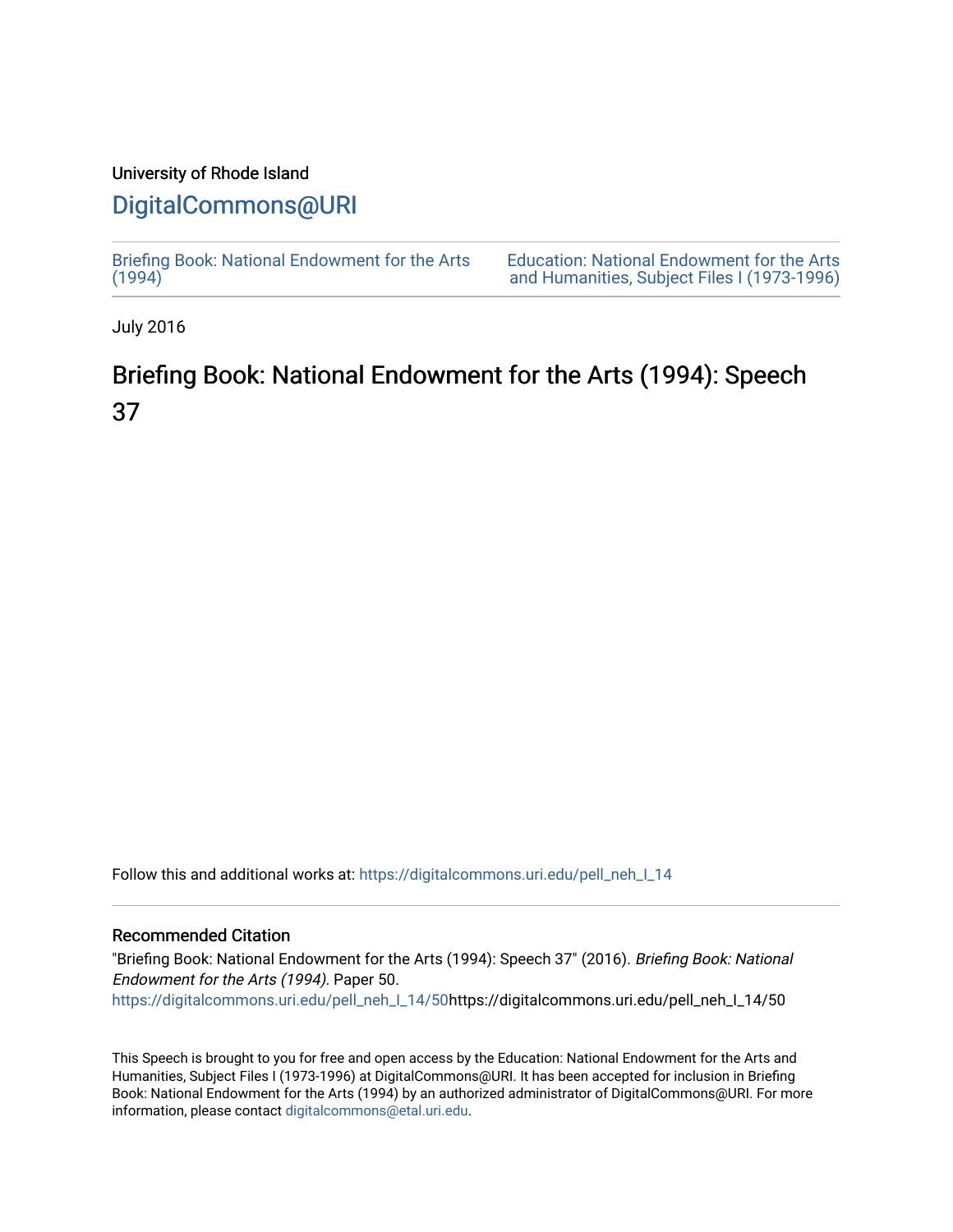#### IMPACT OF NBA GRANTS: NBA FUNDING REACHES ALL OF AMERICA

- 0 Increasing access to the arts is central to the Endowment's<br>mission and is addressed throughout the agency. For  $m$ ission and is addressed throughout the agency. example:
	- Funding for the State and Regional and Local Arts  $-$ Agencies Programs, and the Underserved Communities Set-Aside Initiative, totals \$44.1 million in NEA's FY 94 appropriations request. The regional, state, and local agencies constitute a national network which addresses the needs of states and localities, including  $rural$ , inner-city, and artistically underserved areas.
	- The Presenting and Commissioning Program supports presenting and touring activities. NEA's FY 94 appropriations request prov'fdes \$5 million for these activities.
	- Many other NEA programs include presenting and touring components, such as Dance on Tour, Chamber Music Rural Residencies, and Folk Arts touring and presentations, all of which are designed to make exceptional arts available to the broadest possible segment of the population.
	- Museum special exhibitions, radio and television programming, small presses and literary magazines, and international activities also serve to bring quality arts to Americans in all corners of the country.
	- The nation's dance, opera, and theater companies, museums and orchestras, and its chamber music and jazz groups, which receive support from NEA, are present in communities across the country serving millions of Americans.
- o Many of NEA's qrants to organizations in large cities, such as New York, Los Angeles, or Chicago, in fact directly serve citizens in small towns across America. Even though the NEA check may arrive in New York, the funding serves individuals in communities throughout the country. For example:
	- $-1$ An FY 92 \$22,000 NEA grant to Affiliate Artists of New York City supported the Chamber Music Rural Residencies pilot which places emerging chamber music ensembles of high promise in rural communities for a full school<br>year. Eight community sites in three states -year. Eight community sites in three states --<br><u>Georgia, Iowa</u>, and Kansas--are participating in 1992-1993. The communities are Tifton, Fitzgerald, and Moultrie, GA; Jesup, Fayette, and Decorah, IA; and<br>Dodge City and Liberal, KS. The chamber ensembles Dodge City and Liberal. KS. teach children and adults in areas where music teachers are scarce and perform in a variety of settings, both formal and informal.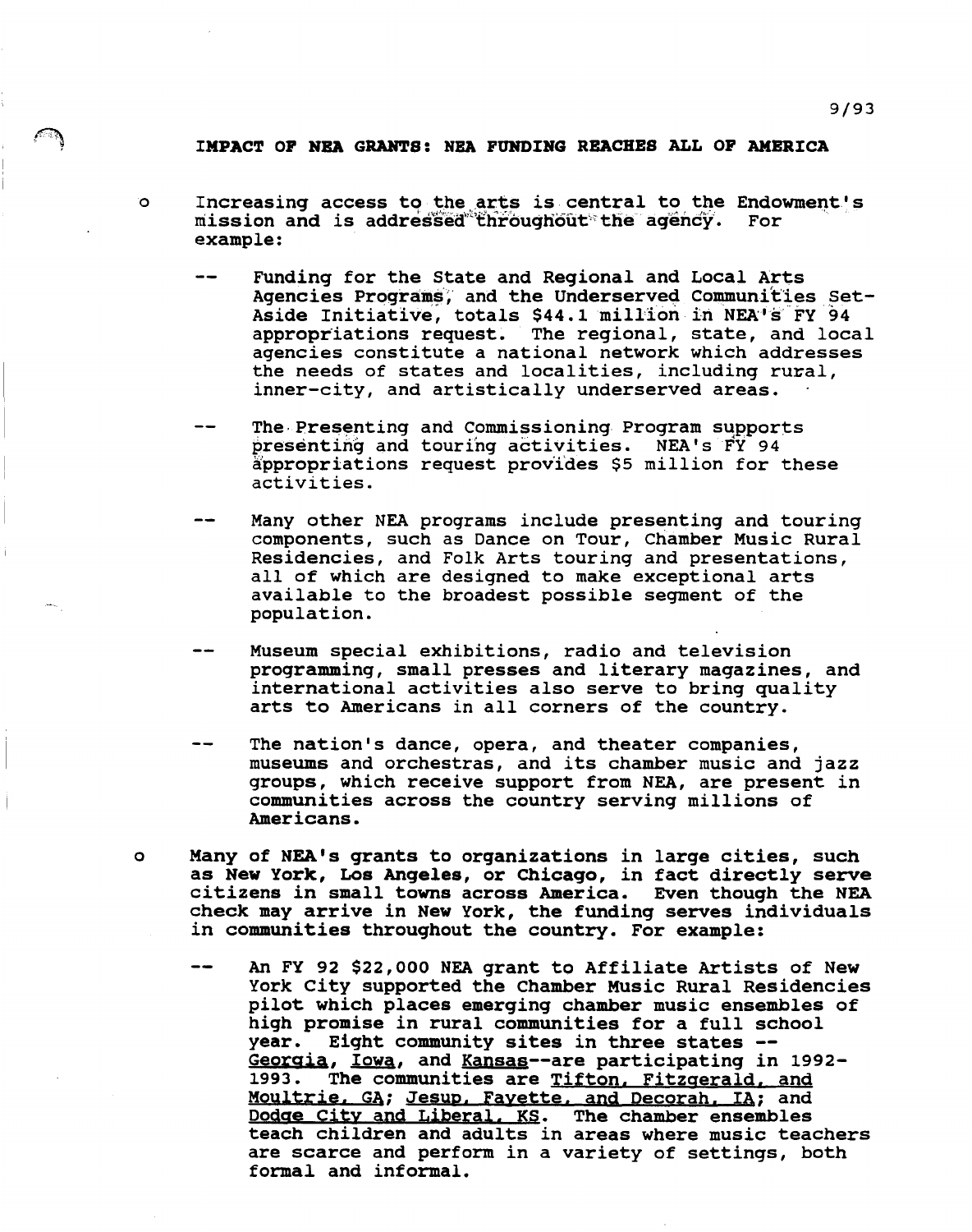- Howard University in Washington, DC received a \$100,000 Challenge grant to establish residence appointments at selected historically black colleges and universities for internationally acclaimed African American visual,<br>performing, and literary artists. Participating performing, and literary artists. institutions include: Albany State College in Georgia, Alcorn State College in Mississippi, Jarvis Christian College in Texas, Johnson c. Smith University in North Carolina, Norfolk State University in Virginia, and Xavier University in Louisiana.
- A \$14,600 Jazz Special Projects grant was awarded to pianist Judy Carmichael of New York City to support a series of 25 presentations illustrating the history and development of early jazz piano to high school and college audiences. Ms. Carmichael performed at schools in Louisiana, California, Michigan, New York, Connecticut, Missouri, Colorado, and Washington. DC. National Public Radio's "Morning Edition" and "Entertainment Tonight" did features on Ms. Carmichael.
- In FY 90, the Spanish Theatre Repertory Company in New York City received a \$100,000 Challenge grant to tour Spanish language theatre productions. The Company performed 16 different productions in a total of 37 locations reaching over 22,000 individuals, extending its reach to audiences in smaller communities where performances were not previously possible. These sites included Taos. NM; Kutztown. PA; Manhattan. KS; Lancaster, CA; and El Paso, TX.
- o In addition, most dance companies and artists that receive support through the NEA's Dance Program perform outside of their home. In fact, many of the most renowned New York City-based dance companies perform mostly outside New York. For example:
	- In FY 93, Ballet Hispanico will spend two weeks in New York and 16 on tour to communities such as La Crosse, Eau Claire, Amerv, Prarie du Chien, and River Falls, Wisconsin; the Dance Exchange (Liz Lerman) of Washington, D.C. is on tour 16 weeks with no home season; the Alvin Ailey American Dance Theater had a five week season in New York and will tour 29 weeks; and the Paul Taylor Dance Company based in New York performed two weekends in New York and has 20 weeks on tour.

 $\rightarrow$   $-2$ -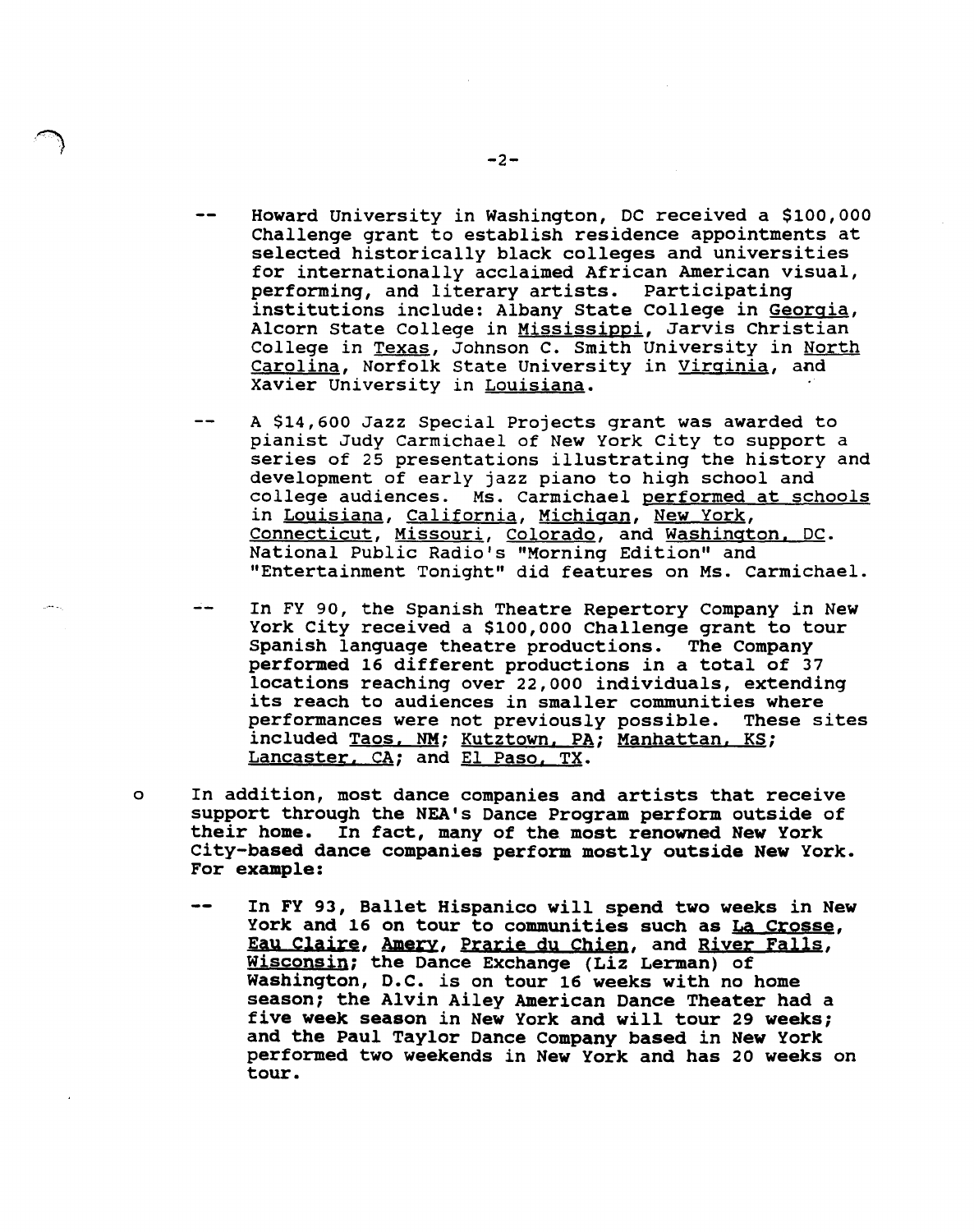- AMAN Folk Ensemble of Los Angeles, received \$70,000 in FY 91 to support rehearsals, domestic touring and educational and performance residency activity. AMAN educational and performance residency activity. Folk Ensemble was in residence in Tifton, Ocilla,<br>Moultrie, and Fitzgerald, GA. Other residency sites Moultrie, and Fitzgerald, GA. included Davenport and Bettendorf, IA and Rock Island and Moline. IL. AMAN also conducted workshops and taught K-12 students in Death Valley, CA.
- Merce Cunningham Dance Company of New York city received \$373,000 in FY 92 to support its New York and domestic touring season. The company spent nearly a<br>month in residence in Minnesota in February 1993. The month in residence in Minnesota in February 1993. company had been performing in Minnesota for three decades and spent two residencies over a period of six<br>vears. The company visited Moorhead, North Dakota The company visited Moorhead, North Dakota four times during this period to give classes to the public and performances.
- The Alvin Ailey American Dance Theatre based in New York City, received \$282,000 in FY 91 to support its New York and domestic touring. During a tour through the south, the company performed in Greenville and Spartansville, South Carolina and Opelika, Alabama. Community members raised \$25,000 to pay for a performance and lecture-demonstration at the local high school.
- NEA supported the New York City-based Feld Ballet with \$79,000 for touring in the 1992-1993 season, bringing the company to communities such as Danville, KY; Durham. NH; Lowell. MA; Pomona. NJ; Opelika. AL;<br>Thibodaux. TX; and Lafayette. LA. In addition, in Thibodaux. TX; and Lafayette. LA. 1991, the Feld Ballet was in residence for 3 1/2 weeks in various rural towns throughout Wisconsin (including the University of Wisconsin-Eau-Claire) and performed in other rural areas such as Boone, NC; and Palmyra. Oeyault. Williamsport. York. and Kutztown. PA.
- o Through NEA's Dance on Tour Program, NEA provides funding to state arts aqencies and regional organizations to help outstandinq dance artists and companies tour reqularly throughout the country. Between FY 91 and FY 93, NEA has supported 820 dance residencies and 1,859 performances in 48 states and the Virgin Islands.

 $-3-$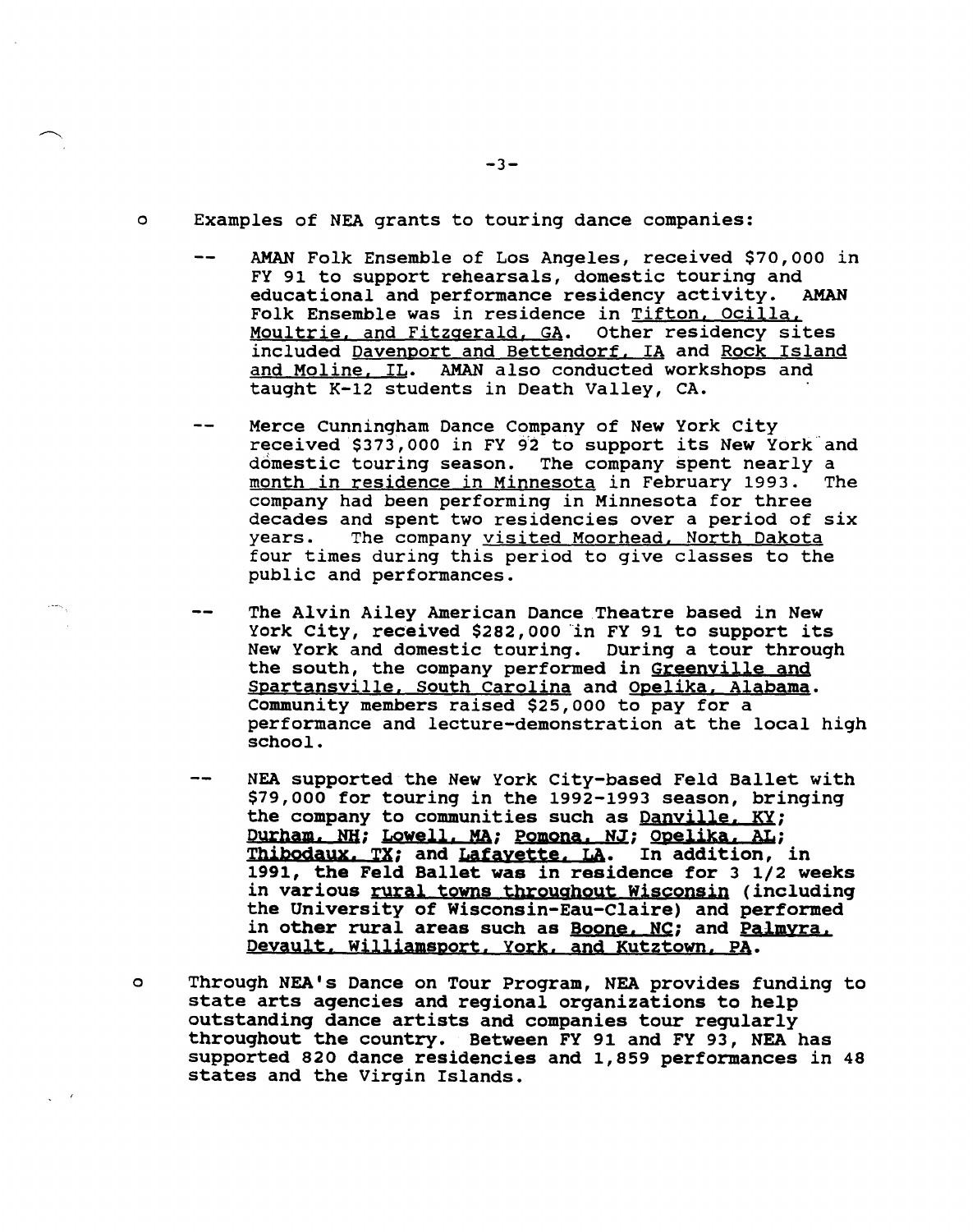Examples of Dance on Tour support include:

- \$74,000 to help support a 1991 3 1/2 week residency of  $\frac{1}{2}$ the Feld Ballet, based in New York City, in various locations in Wisconsin. The residency featured activities from workshops with professional dances to lecture-demonstrations for children as well as performances;
- \$25,000 to assist in the Oregon-based Eugene Ballet Company's one-month residency in various sites in New Jompany 5 one monon restability in various sites in <u>hem</u><br>Mexico, including <u>Farmington, Taos, Raton, and Silver</u> **City.** During this residency, the company conducted over 110 activities serving over 16,000 persons in rural New Mexico. some of these activities included: four full company performances, lecture-demonstrations in schools, stretch classes for athletes and senior citizens, consultations with high school drill teams, movement-for-actors classes, and talks about career options in dance.
- \$6,000 to support the New York City-based Trisha Brown Company's one-month residency in 1992 and February 1993<br>performance in <u>Burlington, VT</u>. The company taught performance in Burlington, VT. master classes, gave lecture-demonstrations, open rehearsals, videotape screenings, "meet the artist" discussions, and concerts featuring the work developed during the residency;
- \$6,820 to the Dayton (OH) Contemporary Dance Company to help support a residency as part of the American Dance Festival's "Black Traditions in American Modern Dance" in Durham. NC. Activities included lecturedemonstrations, panels with dance historians and discussions with choreoqraphers, and performances;
- \$35,000 to help support the Los Angeles-based Lewitzky Dance Company's month-long residency in Arizona. The company conducted community classes, open rehearsals, lecture-demonstrations, master classes for children teens, and adults, a "Craft of Choreography" seminar for professional choreographers from all over the state, and performances.
- \$25,000 to support Rochester, NY-based Garth Fagan Dance's two-week residency in various sites in Kansas in April 1992. Activities included master classes, lecture-demonstrations, including one for 2,800 children in Topeka from four school districts, various other educational activities, and performances.